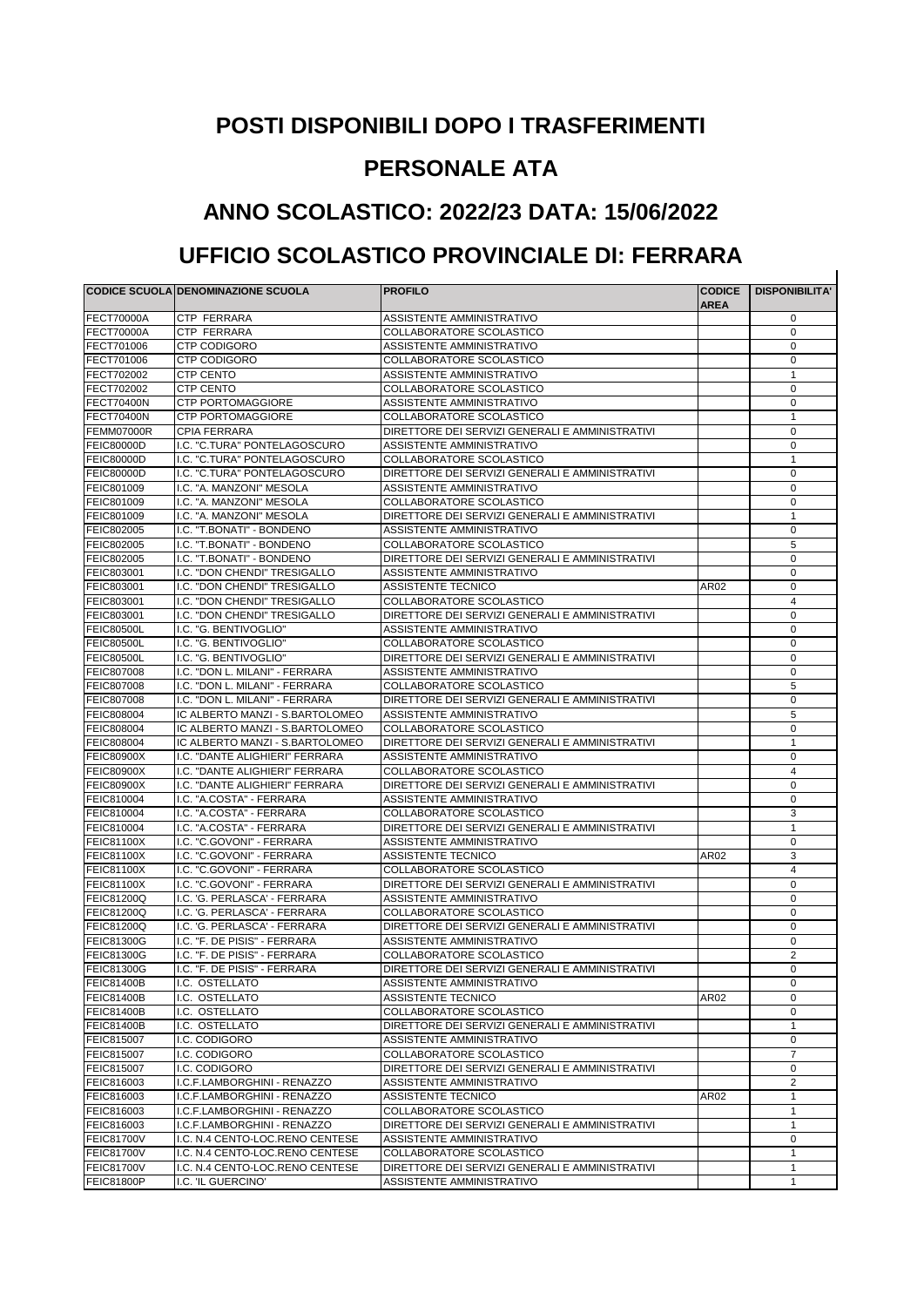|                                 | CODICE SCUOLA DENOMINAZIONE SCUOLA                                 | <b>PROFILO</b>                                                               | <b>CODICE</b><br><b>AREA</b> | <b>DISPONIBILITA'</b>       |
|---------------------------------|--------------------------------------------------------------------|------------------------------------------------------------------------------|------------------------------|-----------------------------|
| <b>FEIC81800P</b>               | I.C. 'IL GUERCINO'                                                 | COLLABORATORE SCOLASTICO                                                     |                              | 7                           |
| <b>FEIC81800P</b>               | I.C. 'IL GUERCINO'                                                 | DIRETTORE DEI SERVIZI GENERALI E AMMINISTRATIVI                              |                              | $\mathbf{1}$                |
| <b>FEIC81900E</b>               | I.C. 'GIOVANNI PASCOLI'                                            | ASSISTENTE AMMINISTRATIVO                                                    |                              | $\mathbf{1}$                |
| <b>FEIC81900E</b>               | I.C. 'GIOVANNI PASCOLI'                                            | COLLABORATORE SCOLASTICO                                                     |                              | $\mathbf{1}$                |
| <b>FEIC81900E</b>               | I.C. 'GIOVANNI PASCOLI'                                            | DIRETTORE DEI SERVIZI GENERALI E AMMINISTRATIVI                              |                              | $\mathbf{1}$                |
| <b>FEIC82000P</b>               | I.C. PORTO GARIBALDI                                               | <b>ASSISTENTE AMMINISTRATIVO</b>                                             |                              | $\pmb{0}$                   |
| <b>FEIC82000P</b>               | I.C. PORTO GARIBALDI                                               | COLLABORATORE SCOLASTICO                                                     |                              | 5                           |
| <b>FEIC82000P</b>               | I.C. PORTO GARIBALDI                                               | DIRETTORE DEI SERVIZI GENERALI E AMMINISTRATIVI                              |                              | $\mathbf{1}$                |
| <b>FEIC82100E</b>               | I.C. COMACCHIO                                                     | ASSISTENTE AMMINISTRATIVO                                                    |                              | $\mathbf{1}$                |
| <b>FEIC82100E</b>               | I.C. COMACCHIO                                                     | COLLABORATORE SCOLASTICO                                                     |                              | $\mathbf 0$                 |
| <b>FEIC82100E</b>               | I.C. COMACCHIO                                                     | DIRETTORE DEI SERVIZI GENERALI E AMMINISTRATIVI                              |                              | $\mathbf{1}$                |
| <b>FEIC82200A</b>               | I.C. 'G. BASSANI' - ARGENTA                                        | <b>ASSISTENTE AMMINISTRATIVO</b>                                             |                              | 4                           |
| <b>FEIC82200A</b>               | I.C. 'G. BASSANI' - ARGENTA                                        | COLLABORATORE SCOLASTICO                                                     |                              | $\mathbf{1}$                |
| <b>FEIC82200A</b>               | I.C. 'G. BASSANI' - ARGENTA                                        | DIRETTORE DEI SERVIZI GENERALI E AMMINISTRATIVI<br>ASSISTENTE AMMINISTRATIVO |                              | 1                           |
| FEIC823006<br>FEIC823006        | I.C. 'DON G. MINZONI' - ARGENTA<br>I.C. 'DON G. MINZONI' - ARGENTA | COLLABORATORE SCOLASTICO                                                     |                              | $\overline{2}$<br>3         |
| FEIC823006                      | I.C. 'DON G. MINZONI' - ARGENTA                                    | DIRETTORE DEI SERVIZI GENERALI E AMMINISTRATIVI                              |                              | $\mathbf{1}$                |
| FEIC824002                      | I.C. F.BERNAGOZZI-PORTOMAGGIORE                                    | ASSISTENTE AMMINISTRATIVO                                                    |                              | $\pmb{0}$                   |
| FEIC824002                      | I.C. F.BERNAGOZZI-PORTOMAGGIORE                                    | COLLABORATORE SCOLASTICO                                                     |                              | 5                           |
| FEIC824002                      | I.C. F.BERNAGOZZI-PORTOMAGGIORE                                    | DIRETTORE DEI SERVIZI GENERALI E AMMINISTRATIVI                              |                              | $\mathbf{1}$                |
| <b>FEIC82500T</b>               | I.C. COPPARO                                                       | ASSISTENTE AMMINISTRATIVO                                                    |                              | $\mathbf 0$                 |
| <b>FEIC82500T</b>               | I.C. COPPARO                                                       | COLLABORATORE SCOLASTICO                                                     |                              | 3                           |
| <b>FEIC82500T</b>               | I.C. COPPARO                                                       | DIRETTORE DEI SERVIZI GENERALI E AMMINISTRATIVI                              |                              | $\mathbf 0$                 |
| <b>FEIC82600N</b>               | I.C. TERRE DEL RENO                                                | ASSISTENTE AMMINISTRATIVO                                                    |                              | 3                           |
| <b>FEIC82600N</b>               | I.C. TERRE DEL RENO                                                | COLLABORATORE SCOLASTICO                                                     |                              | $\pmb{0}$                   |
| <b>FEIC82600N</b>               | I.C. TERRE DEL RENO                                                | DIRETTORE DEI SERVIZI GENERALI E AMMINISTRATIVI                              |                              | $\mathbf{1}$                |
| <b>FEIS00100D</b>               | IST. ISTRUZ. SUP. 'RITA LEVI                                       | ASSISTENTE AMMINISTRATIVO                                                    |                              | 0                           |
| <b>FEIS00100D</b>               | IST. ISTRUZ. SUP. 'RITA LEVI                                       | ASSISTENTE TECNICO                                                           | ARR3                         | $\mathbf{1}$                |
| <b>FEIS00100D</b>               | IST. ISTRUZ. SUP. 'RITA LEVI                                       | ASSISTENTE TECNICO                                                           | AR02                         | $\mathbf{1}$                |
| <b>FEIS00100D</b>               | IST. ISTRUZ. SUP. 'RITA LEVI                                       | <b>ASSISTENTE TECNICO</b>                                                    | AR08                         | $\pmb{0}$                   |
| <b>FEIS00100D</b>               | IST. ISTRUZ. SUP. 'RITA LEVI                                       | COLLABORATORE SCOLASTICO                                                     |                              | $\mathbf{1}$                |
| <b>FEIS00100D</b>               | IST. ISTRUZ. SUP. 'RITA LEVI                                       | DIRETTORE DEI SERVIZI GENERALI E AMMINISTRATIVI                              |                              | $\mathbf{1}$                |
| FEIS004001                      | IS I.T.C.G. G.MONACO DI POMPOSA                                    | ASSISTENTE AMMINISTRATIVO                                                    |                              | 3                           |
| FEIS004001                      | IS I.T.C.G. G.MONACO DI POMPOSA                                    | <b>ASSISTENTE TECNICO</b>                                                    | AR02                         | $\mathbf 0$                 |
| FEIS004001<br>FEIS004001        | IS I.T.C.G. G.MONACO DI POMPOSA<br>IS I.T.C.G. G.MONACO DI POMPOSA | <b>ASSISTENTE TECNICO</b><br>COLLABORATORE SCOLASTICO                        | AR23                         | $\pmb{0}$<br>$\overline{2}$ |
| FEIS004001                      | IS I.T.C.G. G.MONACO DI POMPOSA                                    | DIRETTORE DEI SERVIZI GENERALI E AMMINISTRATIVI                              |                              | $\pmb{0}$                   |
| <b>FEIS00600L</b>               | I.S.I.T. "U.BASSI - P.BURGATTI"                                    | ASSISTENTE AMMINISTRATIVO                                                    |                              | 3                           |
| <b>FEIS00600L</b>               | I.S.I.T. "U.BASSI - P.BURGATTI"                                    | <b>ASSISTENTE TECNICO</b>                                                    | ARR3                         | $\pmb{0}$                   |
| <b>FEIS00600L</b>               | I.S.I.T. "U.BASSI - P.BURGATTI"                                    | ASSISTENTE TECNICO                                                           | AR02                         | $\pmb{0}$                   |
| <b>FEIS00600L</b>               | I.S.I.T. "U.BASSI - P.BURGATTI"                                    | <b>ASSISTENTE TECNICO</b>                                                    | AR23                         | $\mathbf{1}$                |
| <b>FEIS00600L</b>               | I.S.I.T. "U.BASSI - P.BURGATTI"                                    | COLLABORATORE SCOLASTICO                                                     |                              | 8                           |
| <b>FEIS00600L</b>               | I.S.I.T. "U.BASSI - P.BURGATTI"                                    | DIRETTORE DEI SERVIZI GENERALI E AMMINISTRATIVI                              |                              | $\pmb{0}$                   |
| <b>FEIS00700C</b>               | IST. ISTRUZIONE SUPERIORE "G.                                      | ASSISTENTE AMMINISTRATIVO                                                    |                              | 0                           |
| <b>FEIS00700C</b>               | IST. ISTRUZIONE SUPERIORE "G.                                      | <b>ASSISTENTE TECNICO</b>                                                    | AR02                         | $\mathbf 0$                 |
| <b>FEIS00700C</b>               | IST. ISTRUZIONE SUPERIORE "G.                                      | <b>ASSISTENTE TECNICO</b>                                                    | AR08                         | $\mathbf 0$                 |
| <b>FEIS00700C</b>               | IST. ISTRUZIONE SUPERIORE "G.                                      | COLLABORATORE SCOLASTICO                                                     |                              | 5                           |
| <b>FEIS00700C</b>               | IST. ISTRUZIONE SUPERIORE "G.                                      | DIRETTORE DEI SERVIZI GENERALI E AMMINISTRATIVI                              |                              | 0                           |
| FEIS008008                      | IST.ISTRUZ.SUP.'REMO BRINDISI'                                     | ASSISTENTE AMMINISTRATIVO                                                    |                              | 0                           |
| FEIS008008                      | IST.ISTRUZ.SUP.'REMO BRINDISI'                                     | <b>ASSISTENTE TECNICO</b>                                                    | ARR3                         | 0                           |
| <b>FEIS008008</b>               | IST.ISTRUZ.SUP.'REMO BRINDISI'                                     | ASSISTENTE TECNICO                                                           | AR02                         | 0                           |
| <b>FEIS008008</b>               | IST.ISTRUZ.SUP.'REMO BRINDISI'                                     | ASSISTENTE TECNICO                                                           | AR20                         | 0                           |
| <b>FEIS008008</b>               | IST.ISTRUZ.SUP.'REMO BRINDISI'                                     | COLLABORATORE SCOLASTICO                                                     |                              | $\overline{7}$              |
| <b>FEIS008008</b><br>FEIS009004 | IST.ISTRUZ.SUP.'REMO BRINDISI'<br>IST. ISTRUZ. SUP. "G.B.ALEOTTI"  | DIRETTORE DEI SERVIZI GENERALI E AMMINISTRATIVI                              |                              | $\mathbf{1}$<br>0           |
|                                 |                                                                    | ASSISTENTE AMMINISTRATIVO                                                    |                              |                             |
| FEIS009004<br>FEIS009004        | IST. ISTRUZ. SUP. "G.B.ALEOTTI"<br>IST. ISTRUZ. SUP. "G.B.ALEOTTI" | <b>ASSISTENTE TECNICO</b><br>ASSISTENTE TECNICO                              | AR02<br>AR08                 | 1<br>$\pmb{0}$              |
| FEIS009004                      | IST. ISTRUZ. SUP. "G.B.ALEOTTI"                                    | ASSISTENTE TECNICO                                                           | AR10                         | 0                           |
| FEIS009004                      | IST. ISTRUZ. SUP. "G.B.ALEOTTI"                                    | ASSISTENTE TECNICO                                                           | AR12                         | $\mathbf{1}$                |
| FEIS009004                      | IST. ISTRUZ. SUP. "G.B.ALEOTTI"                                    | ASSISTENTE TECNICO                                                           | AR32                         | $\pmb{0}$                   |
| FEIS009004                      | IST. ISTRUZ. SUP. "G.B.ALEOTTI"                                    | <b>ASSISTENTE TECNICO</b>                                                    | AR36                         | $\pmb{0}$                   |
| FEIS009004                      | IST. ISTRUZ. SUP. "G.B.ALEOTTI"                                    | COLLABORATORE SCOLASTICO                                                     |                              | 3                           |
| FEIS009004                      | IST. ISTRUZ. SUP. "G.B.ALEOTTI"                                    | DIRETTORE DEI SERVIZI GENERALI E AMMINISTRATIVI                              |                              | 0                           |
| FEIS011004                      | I.I.S. "VERGANI - NAVARRA"                                         | ASSISTENTE AMMINISTRATIVO                                                    |                              | 3                           |
| FEIS011004                      | I.I.S. "VERGANI - NAVARRA"                                         | ASSISTENTE TECNICO                                                           | AR02                         | $\pmb{0}$                   |
| FEIS011004                      | I.I.S. "VERGANI - NAVARRA"                                         | ASSISTENTE TECNICO                                                           | AR20                         | 2                           |
| FEIS011004                      | I.I.S. "VERGANI - NAVARRA"                                         | ASSISTENTE TECNICO                                                           | AR21                         | $\pmb{0}$                   |
| FEIS011004                      | I.I.S. "VERGANI - NAVARRA"                                         | ASSISTENTE TECNICO                                                           | AR23                         | 0                           |
| FEIS011004                      | I.I.S. "VERGANI - NAVARRA"                                         | ASSISTENTE TECNICO                                                           | AR28                         | 0                           |
| FEIS011004                      | I.I.S. "VERGANI - NAVARRA"                                         | COLLABORATORE SCOLASTICO TECNICO (ADDETTO AZIENDE                            |                              | $\mathbf{1}$                |
| FEIS011004                      | I.I.S. "VERGANI - NAVARRA"                                         | COLLABORATORE SCOLASTICO                                                     |                              | 9                           |
| FEIS011004                      | I.I.S. "VERGANI - NAVARRA"                                         | DIRETTORE DEI SERVIZI GENERALI E AMMINISTRATIVI                              |                              | 0                           |
| <b>FEIS01200X</b>               | I.S. "N.COPERNICO-A.CARPEGGIANI"                                   | ASSISTENTE AMMINISTRATIVO                                                    |                              | 0                           |
| <b>FEIS01200X</b>               | I.S. "N.COPERNICO-A.CARPEGGIANI"                                   | ASSISTENTE TECNICO                                                           | ARR3                         | $\mathbf{1}$                |